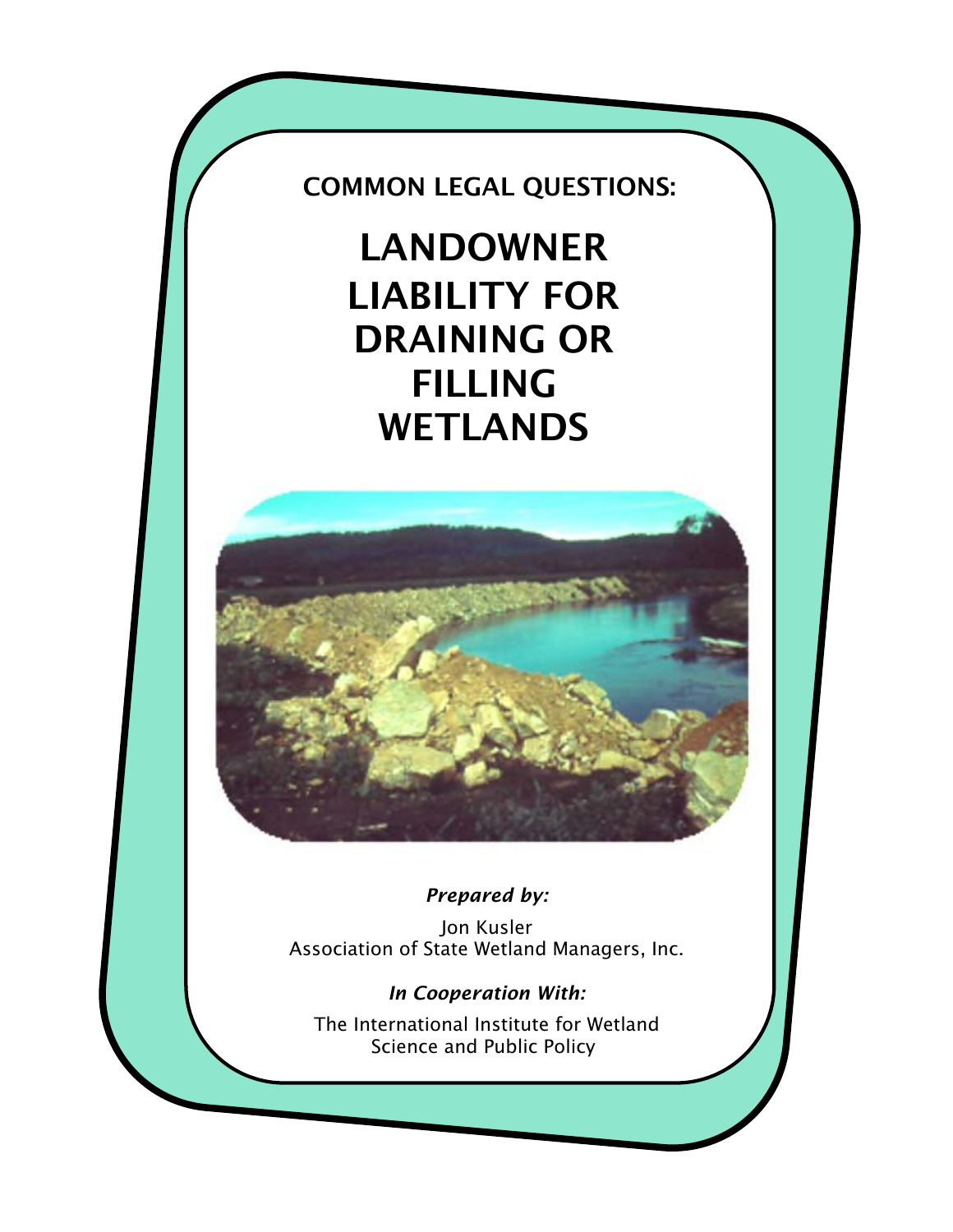# PREFACE

The following guide addresses frequently asked questions with regard to the liability of public or private landowners for filling or draining wetlands pursuant to various common law legal theories such as nuisance, trespass, and violation of riparian rights. It is designed for lawyers, landowners, local, state, and federal government officials, the staffs of land trusts and other environmental organizations, consultants, and others. This summary represents the general law of the land and not necessarily that of a specific jurisdiction. We suggest that you contact a local lawyer if you want more definitive advice concerning the law of a particular state.

The summary is based upon a series of legal studies including the preparation of a legal report for the Association of State Floodplain Managers: Kusler, J. 2004. No Adverse Impact Floodplain Management in the Courts, Association of State Floodplain Managers, Madison, Wisconsin.

http://www.floods.org/NoAdverseImpact/NAI\_AND\_THE\_COURTS.pdf#search='No%20A dverse%20Impact%20Floodplain%20Management. This research included a broad review of wetland and floodplain cases in 2003 carried out by the author and by Todd Mathes, a law student at the Albany Law School. See also Kusler, J. 2004, Wetland Assessment in the Courts, Association of State Wetland Managers, Inc., Berne, N.Y. http://www.aswm.org/propub/courts.pdf

Preparation of this guide was funded by the U.S. Environmental Protection Agency, Region 2, Division of Wetlands. However, the opinions expressed are those of the author and not the sponsoring agency.

*Photos in this report are mostly derived from websites. Please let us know if you do not wish your photo to be included in this brochure.* 

*Cover photo by Jon Kusler, Association of State Wetland Managers, Inc., Berne, NY* 

*Photo on page 1 b y Leif Skoogfors, FEMA Photo Library* 

*Photo on page 4 by USDA Natural Resources Conservation Service, Missouri* 

*Photo on page 6 by Town of Estes Park http://www.estesnet.com/82flood/Lawn%20Lake%20Story%20p5.htm* 

*Photo page 7 by Lynn Betts. 1999. USDA Natural Resources Conservation Service*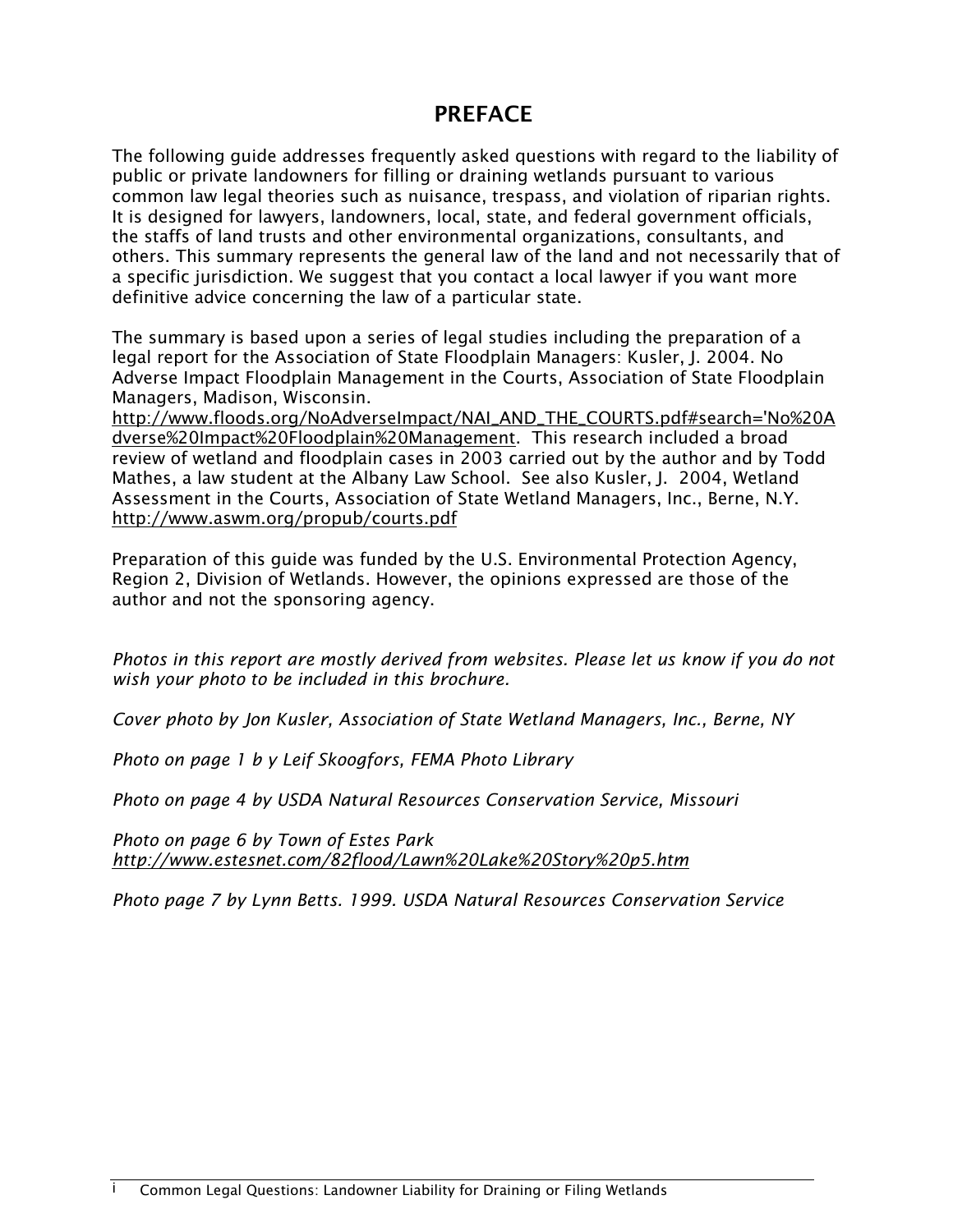# COMMON QUESTIONS:

# LANDOWNER LIABILITY FOR DRAINING OR FILLING WETLANDS

#### May a private landowner or governmental unit be liable for damages for filling or draining a wetland with resulting flood or erosion damage to other properties?

A. In some instances, yes. Courts have increasingly held governments and private individuals liable for increasing flood and erosion damages on other properties. They may be held liable for increasing flood and erosion damages if they block natural drainage into or through a wetland through fills or structures. They may also be held liable for increasing the location and amount of runoff through channelization or drainage works, or constructing flood control works such as levees and dams.

For cases holding a private or public landowner who drains or fills a wetland and increases flooding or erosion on other lands legally liable to the damaged landowner, see, for example, Hendrickson v. Wagners, Inc. 598 N.W.2d 507 (S.D., 1999) (Injunction granted by the court to require landowner who drained wetlands with resulting flooding of servient estate to fill in drainage ditches.); Boren v. City of Olympia, 112 Wash. App. 359, 53 P.3d 1020 (Wash. 2002) (City was possibly negligent for increasing discharge of water to a wetland which damaged a landowner.); Snohomish County v. Postema, 978 P.2d 1101 (Wash. 1998) (Lower landowner had potential trespass action against upper landowner who cleared and drained wetland.); Lang et al v. Wonnenberg et al, 455 N.W.2d 832 (N.D., 1990) (Court upheld award of damages when one landowner drained a wetland resulting in periodic flooding of neighboring property.); Janice J. Cook &a. v. John D. Sullivan &a, 829 A.2d 1059 (N.H., 2003). (Landowner successfully sued adjacent landowner for filling a wetland and building a house in a jurisdictional wetland without a permit which resulted in flood damages. The court found that the house and fill were a nuisance and ordered removal of the fill and house.). In some instances the government agency permitting an activity which damages other property may also be liable. See discussion below. See, for example, Hurst v. United States, 739 F. Supp. 1377 (D.S.D. 1990) the U.S. Army Corps of Engineers (Corps) and cases cited below.

# Is landowner liability for draining or filling wetlands important to the validity of wetland protection regulations?

A. Yes. Landowner legal liability for draining or filling wetlands is important to wetland regulations for several reasons. First, landowner legal liability to other landowners may discourage landowners from violating wetland protection regulations which prohibit fills and other activities which may result in increased flood and erosion damages to other landowners.



*Building in a wetland may result in landowner liability*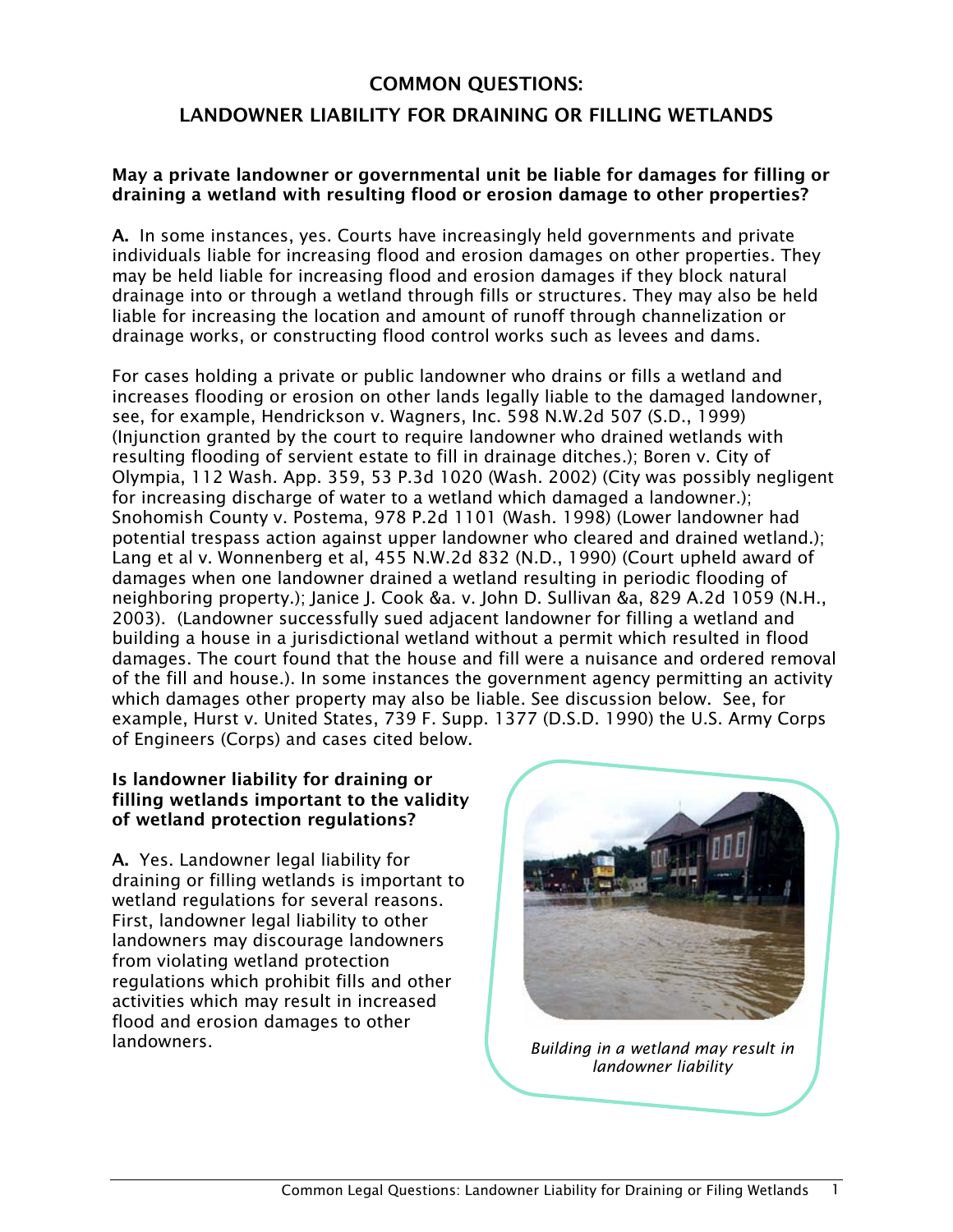Second, courts consider common law rights and duties in determining the Constitutional validity of wetland regulations. Regulation of activities which would create a common law nuisance, violate private water law rights, or constitute negligence is not a taking of private property since no landowner has a right to violate the rights of other landowners. Regulations do not "take" private property where the "principles" of state property and nuisance limit landowner use of the property. See discussion below.

## What are the legal theories or "grounds" for liability for increasing flood or erosion losses on other lands?

A. Courts have held private individuals and government units liable for increasing flood or erosion damage on other lands under a variety of legal theories outlined in Box 1 including riparian rights, nuisance, trespass, negligence, and strict liability. Governmental units have also been held liable for "taking" private property without payment of just compensation if such units increase flood or erosion damages.

# Box 1 Legal Theories or Grounds for Liability

• Nuisance. At common law, no landowner (public or private) has a right to use his or her land in a manner that substantially interferes, in a physical sense, with the use of adjacent lands. See, e.g., Sandifer Motor, Inc. v. City of Rodland Park, 628 P.2d 239 (Kan., 1981) (Flooding due to city dumping debris into ravine which blocked sewer system was a nuisance.). "Reasonable" conduct is usually no defense against a nuisance suit although reasonableness is relevant to a determination of nuisance in some contexts and the types of relief available.

 Trespass. At common law, landowners can also bring trespass actions for certain types of public and private actions which result in physical invasion of private property such as flooding or drainage. See Hadfield v. Oakleim County Drain Com'r, 422 N.W.2d 205 (Mich., 1988). There are several different types of "trespass" (trespass and "trespass on the case"). An extensive discussion of the law of trespass with all of its nuances is beyond the scope of this guide.

 Violation of Riparian Rights. At common law, riparian landowners enjoy a variety of special rights incidental to the ownership of riparian lands. These rights or "privileges" include fishing, swimming, and construction of piers. Riparian rights must be exercised "reasonably" in relationship to the reciprocal riparian rights or other riparians. Courts in some instances have held that construction of levees, dams, etc. by one riparian which increase flood damages on other lands are a violation of the riparian rights of other riparians. See Lawden v. Bosler, 163 P.2d 957 (Okla., 1945).

 Violation of the Law of Surface Water. Under the rule of "reasonable use" (or some variation of it) in most states landowners cannot, at common law, substantially damage other landowners by blocking the flow of diffused surface waters, increasing that flow, or channeling that flow to a point other than the point of natural discharge. Courts have applied these rules to governmental units as well as private landowners and have, in some instances, applied even more stringent standards to governmental units. See, for example, Wilson v. Ramacher, 352 N.W.2d 389 (Minn., 1984).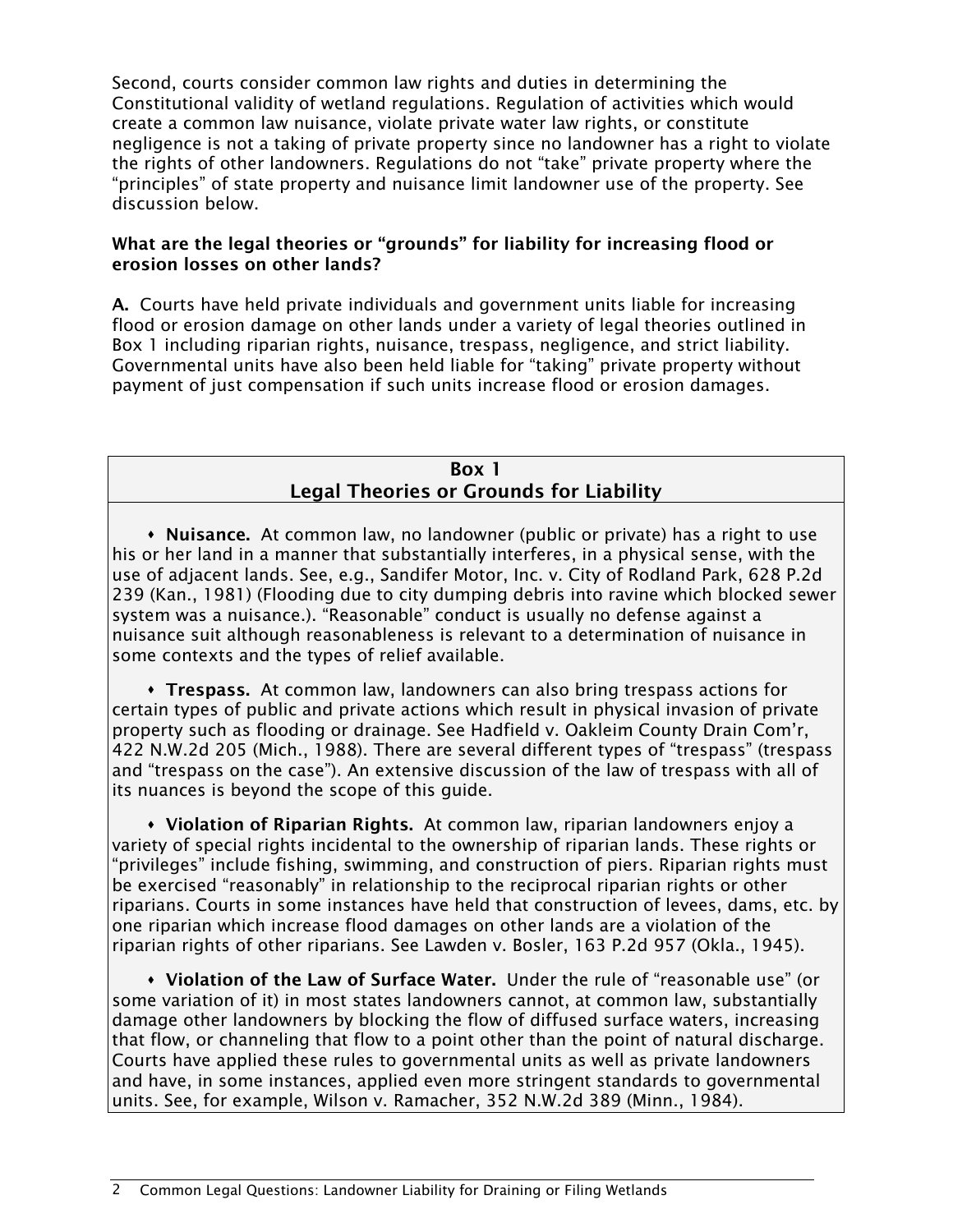**Strict Liability.** Courts, in a fair number of states, have held that landowners and governments are "strictly liable" for the collapse of dams because impoundment of water, following an early English ruling, has often been held an "ultrahazardous" activity. Private and public landowners are liable for damages from ultrahazardous activities even when no negligence is involved.

• Negligence. At common law, all individuals (including public employees) have a duty to other members of society to act "reasonably" in a manner not to cause damage to other members of society. "Actionable" negligence results from the creation of an unreasonable risk of injury to others. In determining whether a risk is unreasonable, not only the seriousness of the harm that may be caused is relevant, but also the likelihood that harm may be caused." The standard of conduct is that of a "reasonable man" in the circumstances. Negligence is the primary legal basis for public liability for improper design of hazard reduction measures such as flood control structures, improperly prepared and issued warnings, inadequate processing of permits, inadequate inspections, etc. See e.g., Kunz v. Utah Power and Light Company, 526 F.2d 500 (9th Cir., 1975).

 Denial of Lateral Support. At common law, the owner of land has a duty to provide "lateral support" to adjacent lands and any digging, trenching, grading, or other activity which removes naturally occurring lateral support is done so at one's peril. Construction of roads, bridges, buildings, and other public works may deny lateral support to adjacent lands causing land failures (floods, landslides, mudslides, erosion, building collapse). See discussion below; Blake Construction Co. v. United States, 585 F.2d 998 (Ct. Cl., 1978) (U.S. government liable for subsidence due to excavation next to existing buildings.)

**Statutory Liability.** Some states have adopted statutes which create separate statutory grounds for action. For example, the Texas Water Code, section 11.086 makes it unlawful for any person to divert the natural flow of waters or to impound surface waters in a manner that damages the property of others. See Miller v. Letzerich, 49 S.W.2d 404 (Tex., 1932).

**• Inverse Condemnation or "Taking" Without Payment of Just Compensation.** Courts have quite often held governments liable for direct physical interference with adjacent private lands due to flooding, mudflows, landslides, or other physical interferences based upon a theory of "taking" of property without payment of just compensation. Government landowners but not private landowners may be liable for such a taking. Successful inverse condemnation suits have been particularly common in California. For example, see Ingram v. City of Redondo Beach, 119 Cal. Rptr. 688 (Cal., 1975) in which the court held that collapse of an earthen retaining wall maintained by the city was basis for an inverse condemnation suit. But, inverse condemnation actions have been recognized in many other states as well. See, e.g., Wilson v. Ramacher, 352 N.W.2d 389 (Minn., 1984) (flooding); McClure v. Town of Mesilla, 601 P.2d 80 (N.M., 1979) (operation of drain pipe).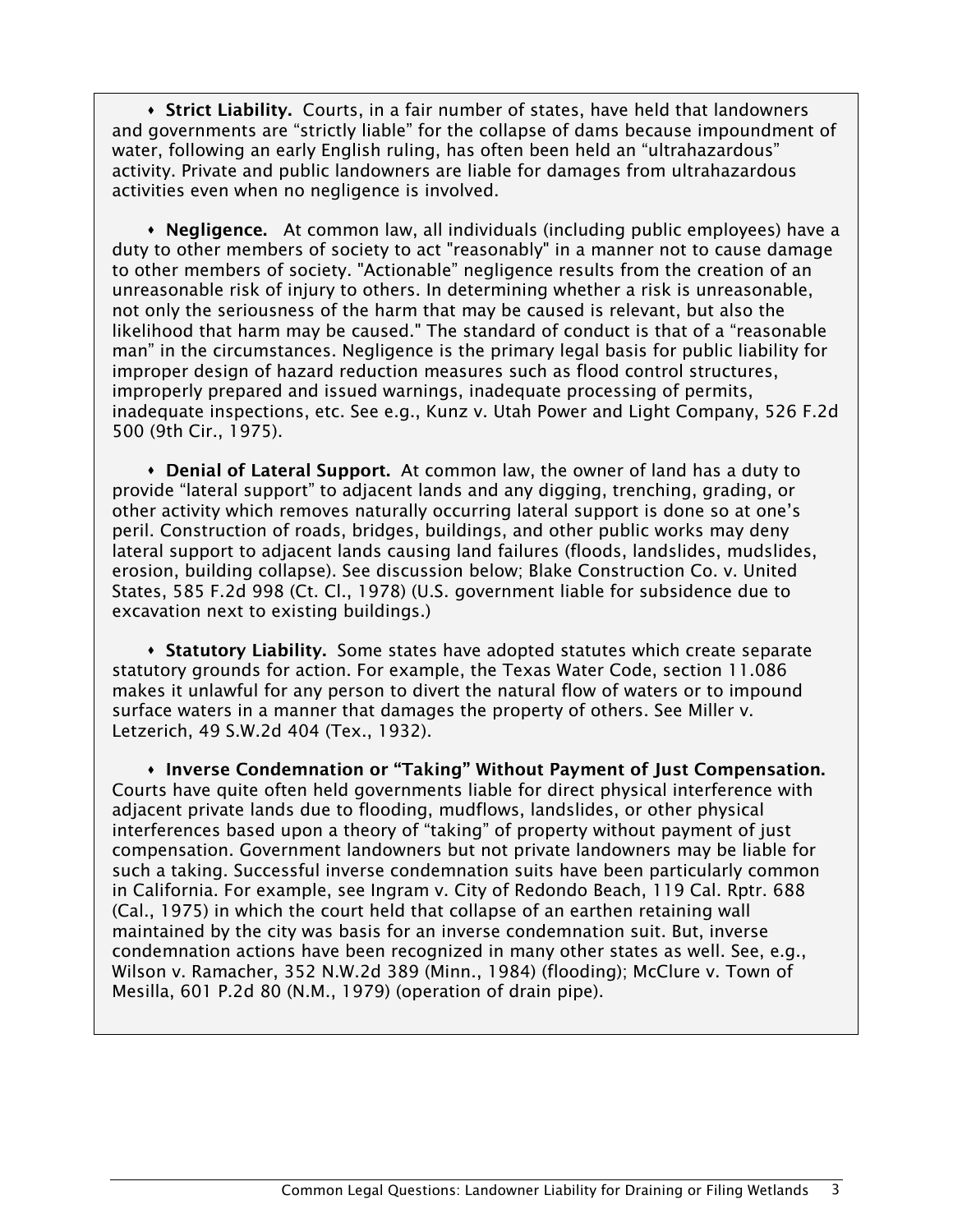May a landowner be held liable for increasing the amount or changing the location of discharge of diffused "surface" waters (in contrast with waters in a defined watercourse) from a wetland?

A. Yes, in most jurisdictions.

Under English common law, and the law of some states, private and public landowners could block or dispose of "diffused surface water" (i.e., surface water not confined to a defined watercourse, lake, or the ocean) pretty much as they wished under the "common-enemy doctrine." The common enemy doctrine was so named because "at one time surface water was regarded as a common enemy with which each landowner had an unlimited legal privilege to deal as he pleased without regard to the consequences that might be suffered by his neighbor...." Butler v. Bruno, 341 A.2d 735 (R.I., 1975). However the common enemy doctrine has been judicially or legislatively modified in all but a few states so that anyone (public or private) substantially increasing natural drainage flows or the point of discharge does so at his or her peril. See generally, McIntyre v. Guthrie, 596 N.E.2d 979 (Ind, 1992); Knodel v. Kassel Tp., 581 N.W.2d 504 (S.D., 1998); Annot., "Modern Status of Rules Governing Interference with Drainage of Surface Waters," *93 A.L.R.3d 1193* (2003); R. Berk, "The Law of Drainage," in, 5 Waters and Water Rights, #450 et seq. (R. Clark Ed., 1972); Kenworthy, "Urban Drainage--Aspects of Public and Private Liability," 39 Den. L.J. 197 (1962).

Two alternative doctrines to the common enemy doctrine are now applied to surface water in all but a few states. A highly restrictive "civil-law" rule has been adopted in a small number of states. The rule requires that the owner of lower land accept the surface water naturally draining onto his land but the upper owner may do nothing to increase the flow. See, Butler v. Bruno, 341 A.2d 735 (R.I., 1975). The rule is that "A person who interferes with the natural flow of surface water so as to cause an invasion of another's interests in the use and enjoyment of his land is subject to liability to the others." Id. at 737. See also Kinyon & McClure, Interferences with Surface Waters, 24 Minn. L. Rev. 891 (1940). This civil-law rule like the common enemy doctrine has, however, been somewhat modified in most of the states so that landowners may, to some extent, increase flows so long as they do so in good faith and "nonnegligently."



*Flood waters are no longer a "common enemy" in most states* 

A third doctrine -- the rule of "reasonable use" -- has gradually replaced the common enemy and civil rules in most states. Under this rule, the property owner's liability turns on a determination of the reasonableness of his or her actions. Factors relevant to the determination of reasonableness are similar to those considered in determining riparian rights and negligence (listed below). The issue of reasonableness is a question of fact to be determined in each case upon the consideration of all the relevant circumstances. Butler v. Bruno, 341 A.2d 735, 738 (R.I., 1975).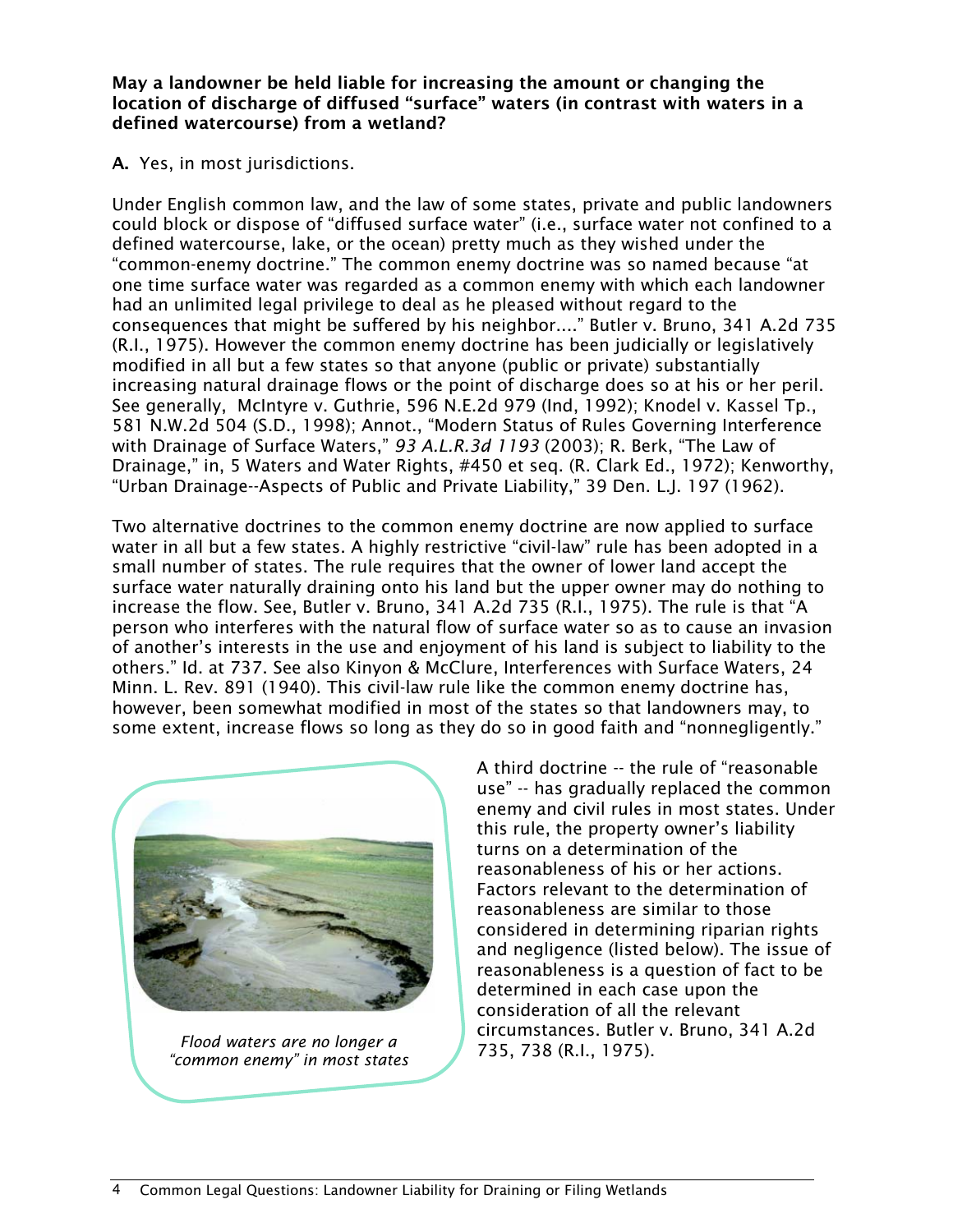#### May a governmental unit or private individual be held liable for increases in the amount or change the location of waters in a watercourse (river or stream) due to filling or draining a wetland?

A. Yes. In general courts have held governmental units and private individuals liable for substantially increasing the amount or location of flooding or erosion for waters in a watercourse (river, lake, stream) under the law of "riparian rights" which applies to water in watercourses in most states. However, riparians also have a right to take measures to protect themselves. See generally Annot., "Right of Riparian Owner to Construct Dikes, Embankments, or Other Structures Necessary to Maintain or Restore Bank of Stream or to Prevent Flood," 23 A.L.R.2d 750 (1952 with 2004 updates). The factors considered in determining "reasonableness" are similar to those used in determining whether a landowner has been "negligent" (see discussion below). Riparian rights have been interpreted, in some cases, to include the right to constructive flood and erosion protection measures so long as they do not damage other riparians.

## Do courts consider wetlands part of a "watercourse" and, therefore, subject to riparian law concepts?

A. In many situations, yes. Courts have held that wetlands are parts of watercourses even if the flow of water through them is very slow or imperceptible. See, e.g., Snohomish County v. Postema, 978 P.2d 1101 (Wash.App. Div 1 1998) in which the court held that upstream landowners who drained a wetland were potentially liable for damages to a downstream landowner with a pond due to which had been damaged by increased sediment and silt. The court held that that question of whether the water was from a natural watercourse or was merely "surface" water was a jury question. The court held that the landowner could be liable for a greater discharge of water or discharge in a different manner for a natural flow. The court observed that "(t}he fact that a water course spreads out and forms a swamp does not deprive it of its character as a "natural water course" citing Alexander v. Muenscher, 110 P.2d 625 (1041); Rigney v. Tacoma Light & Water Co., 38 P. 147 1984). See also Case v. Hoffman, 54 N.W. 793 (Wis., 1893) in which the court, citing many analogous cases, held that a stream which spread out in a marshy area and flowed both below and above the surface could, nevertheless, be a watercourse.

## May a governmental landowner protect itself from liability by arguing "sovereign immunity?

A. In some instances, yes. But, the sovereign immunity defense has been dramatically reduced by the courts and legislatures in most states. In addition, sovereign immunity is not a defense to a "taking" claim.

#### Are governmental units or private landowners protected by an "act of god" defense to flooding of other properties?

A. Increasingly no. To successfully establish an act of god defense, a government or private landowner must prove that a hazard event is both large and unpredictable. "Act of God" was, at one time a common, successful defense to losses from flooding and erosion. But, at common law, "acts of God" must not only be very large hazard events but must also be "unforeseeable". See, e.g., Barr v. Game, Fish, and Parks Commission, 497 P.2d 340 (Col., 1972). See also, Lang et. al v. Wonneberg et. al, 455 N.W.2d 832 (N.D., 1990); Keystone Electrical Manufacturing, Co., City of Des Moines, 586 N.W.2d 340 (Ia., 1998). Improved predictive capability and the development of hazard maps for many areas have limited the use of this defense.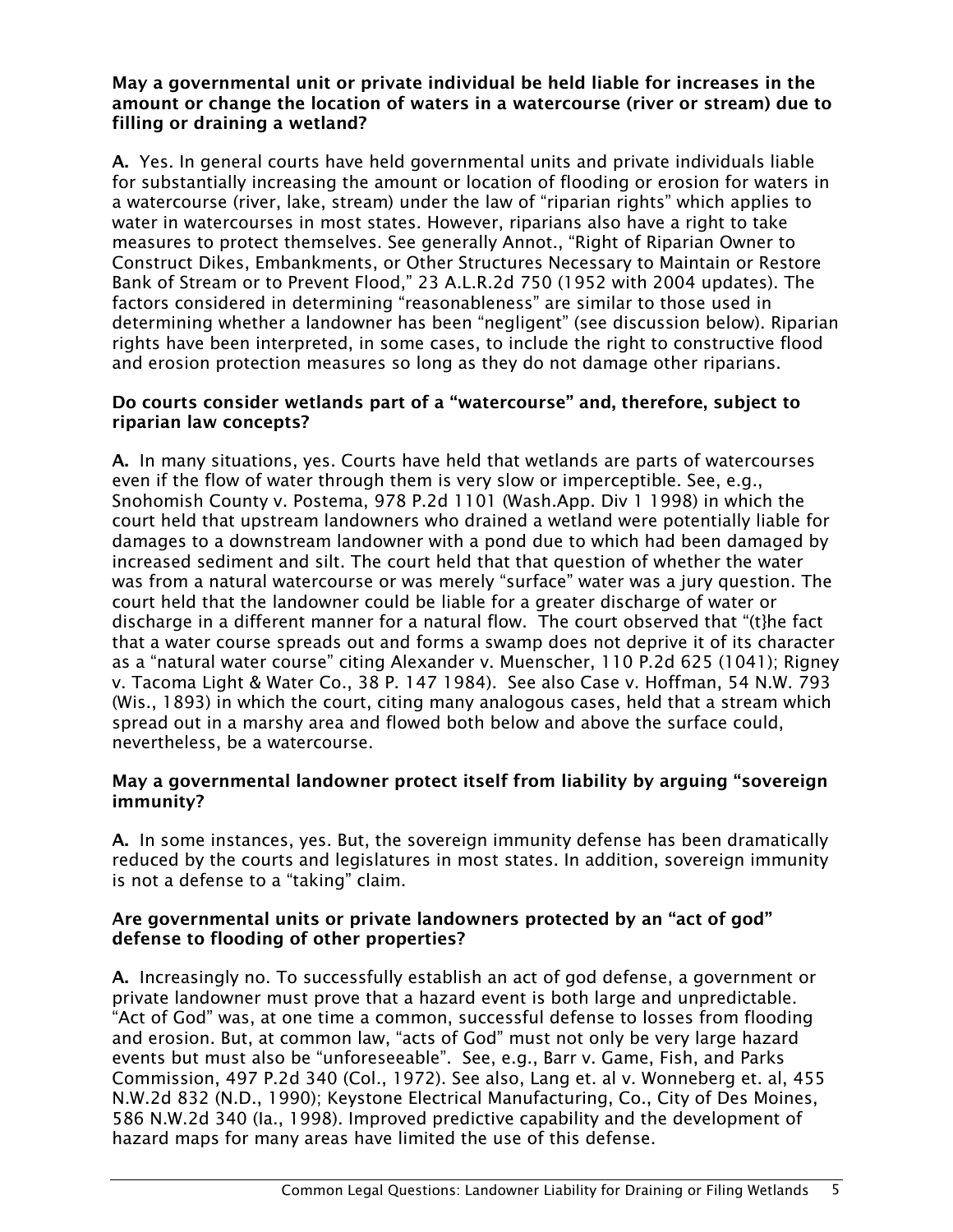#### Can a governmental unit or landowner be held liable for failing to remedy a natural hazard (such as beaver activity) which damages adjacent private lands?

A. In general, no. See Bransford v. International Paper Timberlands Operating Company, Ltd, 750 So. 2d 424 (La. App., 2000); Bracey v. King, 406 S.E.2d 265 (Ga., App., 1991). Courts have, with only a few exceptions, not held governmental units and private individuals responsible for naturally occurring hazards on their lands such as stream flooding or bank erosion which damages adjacent lands (e.g., erosion, flooding). However, they are liable if they increase the hazards.

## Might a governmental unit be held liable for issuing permits for private filling or drainage of wetlands which causes flood or erosion damages on other lands?

A. In some instances, yes. Some courts have held that the government agency permitting an activity which damages other property may also be liable. For example, in Hurst v. United States, 739 F. Supp. 1377 (D.S.D. 1990) the Corps was successfully sued by private landowners for flood and erosion damage that resulted from the Corps' issuance of a Section 10 and 404 permit for construction of jettys in a river. The court held that the Corps had negligently supervised the project and failed to issue a prohibitory order to prevent the activities causing the flood and erosion damage. See also Annot., "Liability of Government Entity for Issuance of Permit for Construction Which Caused or Accelerated Flooding", 62 A.L.R.3d 514 (1975) and many cases cited therein. See, for example, Cootey v. Sun Inv., Inc., 690 P.2d 1324 (Haw.App. 1984) in which a Hawaii court held that a county may be liable for approving a subdivision with inadequate drainage: "(I)n controlling the actions of a subdivider of land, a municipality has a duty not to require or approve installation of drainage facilities which create an unreasonable risk of foreseeable harm to a neighboring landowner, and where a breach of that duty is established, a municipality may be held liable for consequential damages". Id. at 1332. See also City of Columbus v. Smith, 316 S.E.2d 761 (Ga.App. 1984) (City may be held liable for approving construction project resulting in flooding); Pickle v. Board of County Comm'rs of Platte, 764 P.2d 262 (Wyo. 1988) (County had duty of exercising reasonable care in reviewing subdivision plan); Hutcheson v. City of Keizer, 8 P.3d 1010 (Ore., 2000) (City liable for approving subdivision plans which led to extensive flooding.); Kite v. City of Westworth Village, 853 S.W.2d 200 (Tex., 1993) (City was liable for approving subdivision plat which diverted water.).

May a governmental unit be held liable for flood damages when developers ditch or drain wetlands or construct stormwater detention facilities and dedicate the drainageways or detention facilities to the unit of government?

A. In an increasing number of cases, courts have held governmental units responsible for approving and accepting storm sewers and other facilities causing flood or erosion damages and dedicated to governmental units by subdividers or other developers. See, for example, City of Keller v. Wilson, 86 S.W.3d 693 (Tex., 2002) (City liable for approving subdivision plat and acquiring easement which increased flood damage on



*Governments may be liable for issuing permits*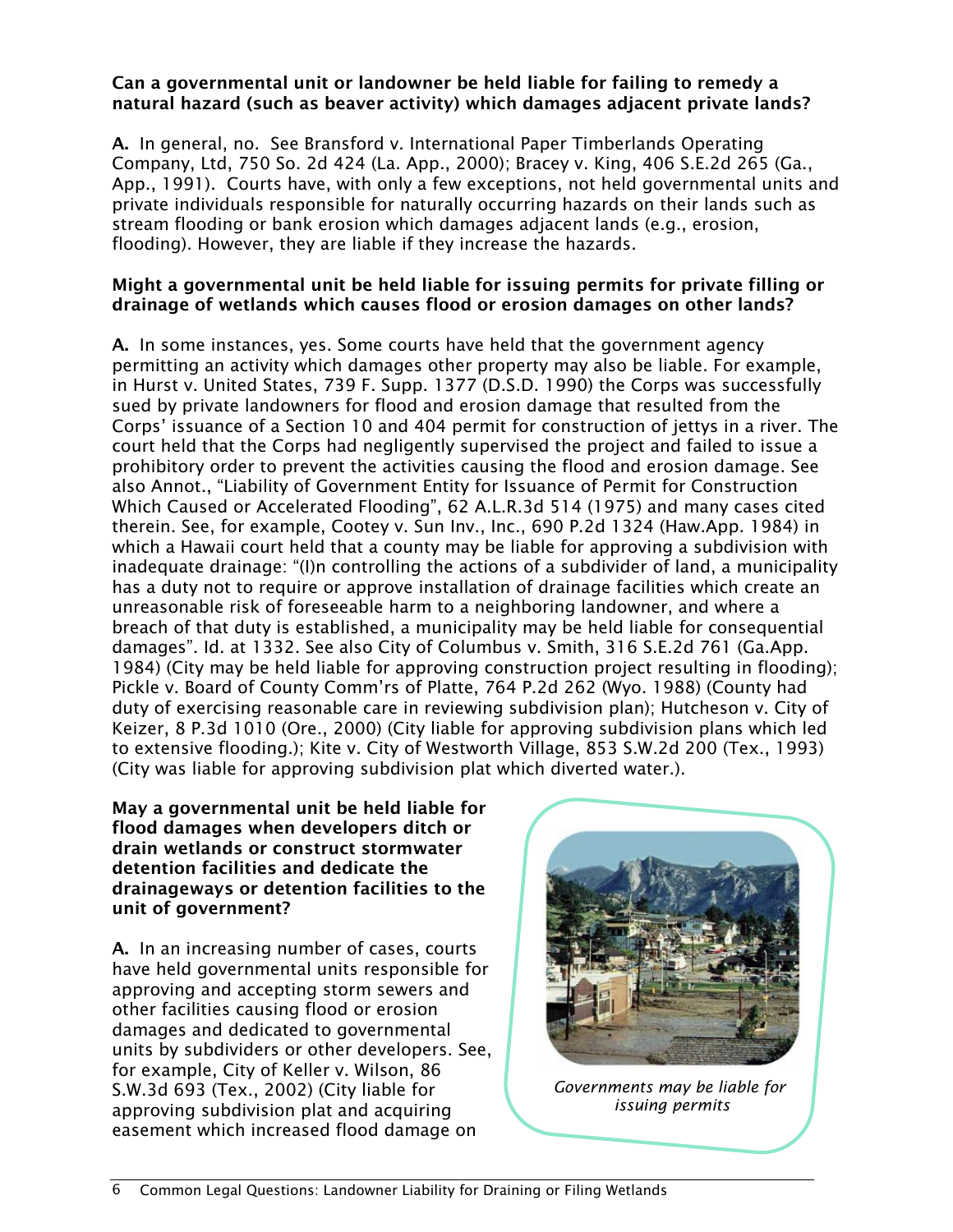other property.); City of Columbus v. Myszka, 272 S.E.2d 302 (Ga., 1980) (City liable for continuing nuisance for approving and accepting uphill subdivision which caused flooding.); Powell v. Village of Mt. Zion, 410 N.E.2d 525 (Ill., 1980) (Once village approves and adopts sewer system constructed by subdivision developer, village may be held liable for damage caused by it.).

#### Are other sellers of wetland land liable to buyers for subsequent flood and erosion damages when residences are constructed in the wetlands and the flooding problems are not fully divulged?

A. In some instances, yes. Failure to disclose flood problems has been the basis for rescission and/or damages in many real estate transaction cases. See, e.g., Beaux v. Jack Jacob, 30 P.3d 90 (Alaka, 2001) (Buyer successfully sued a seller of a home for misrepresentation and failure to disclose the necessity of using a deep sump pump to keep the home dry and prevent water infiltration into the basement.); Riley v. Hoisington, 96 S.W.3d 743 (Ark. 2003) (Court sustained a judgment for rescission of a real estate contract and damages where sellers make false statements and intentionally misrepresented prior flooding.); Hogan v. Adams, 775 N.E.2d 217 (Ill., 2002). (Court sustained a common law fraud action where a seller completed a Real Property Disclosure report which had not revealed the extent of flood problems.); Smith v. Miller Builders, Inc. et al, 741 N.E.2d 731 (Ind., 2000) (Court held be builder liable where real



*Sellers may be liable for subsequent flood problems* 

estate purchasers sued defendant builder alleging negligent construction of drainage facilities in subdivision and breach of implied warranty of suitability.) See, Rancourt v. Verba, 678 A.2d 886 (Vt., 1996) in which the Vermont Supreme Court held that sellers were entitled to recession of the sale of a ten acre, lakeshore lot intended to be used for lakeshore development when the lot was subject to state and federal wetland regulations. See also Montarino v. Consultant Eng'g Servs., 467 S.E.2d 778 (Va., 1996) in which the Supreme Court of Virginia held that failure to disclose wetland regulations constituted constructive fraud.

Liability may extend, in some circumstances to real estate brokers. See Annot., Real-Estate Broker's Liability to Purchaser for Misrepresentation or Nondisclosure of Physical Defects in Property Sold, 46 ALR4th 546 (1986).

#### May government units be held liable for uncompensated "takings" if they regulate private activities in wetlands which may otherwise increase flood or erosion damage on other private lands?

A. No. Courts have broadly and consistently upheld wetland, floodplain and other regulations which control activities which will increase flooding and other damages on other lands. Courts have consistently followed the maxim "Sic utere tuo ut alienum non laedas," or "so use your own property that you do not injure another's property." See Keystone Bituminous Coal Association v. DeBenedictis, 107 S. Ct. 1232 (1987) and many cases cited therein. This maxim characterizes overall landowner rights and duties pursuant to common law nuisance, trespass, strict liability, negligence, riparian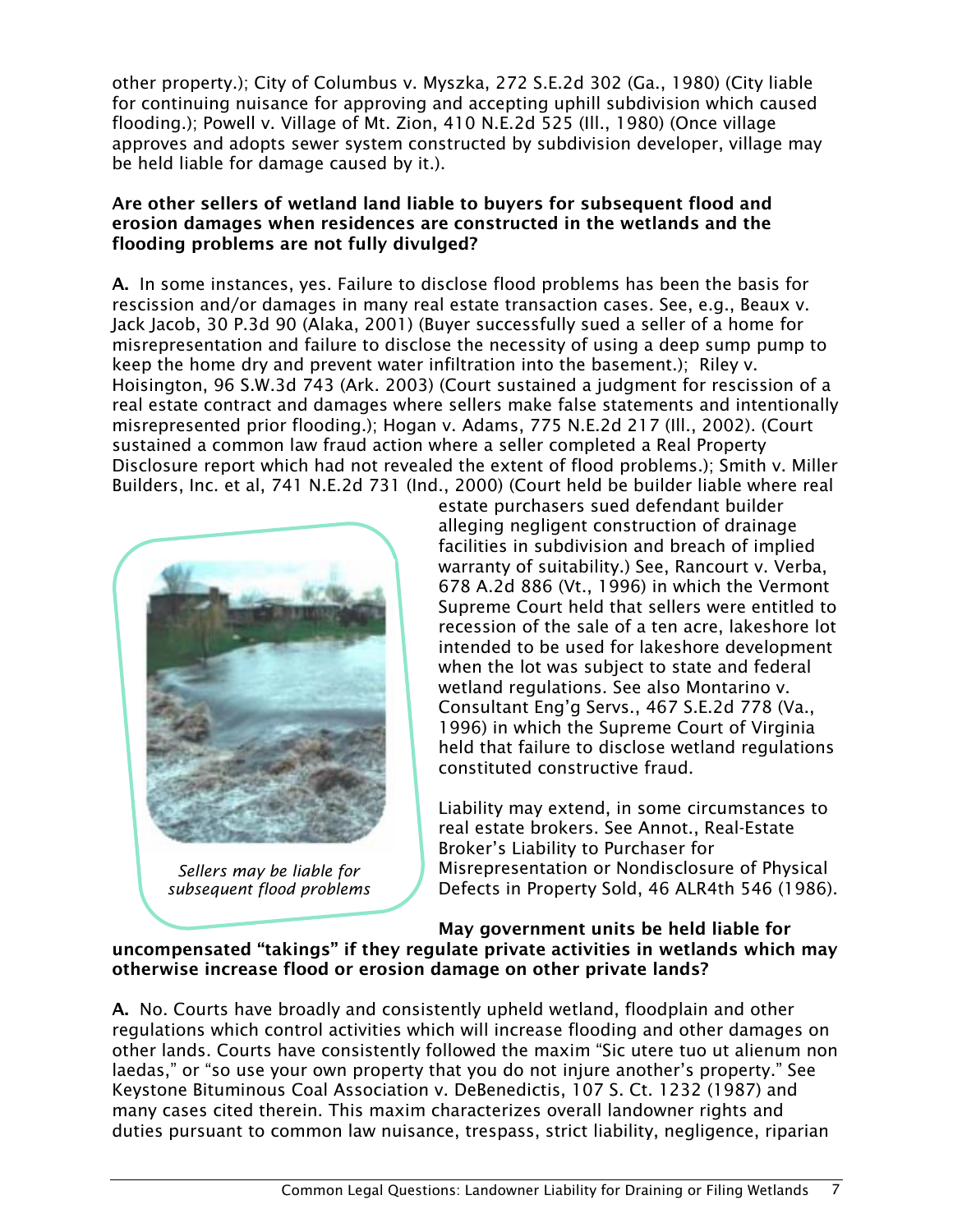rights, surface water law rights and duties (many jurisdictions), and statutory liability. At common law, no landowner (public or private) has a right to use his or her land in a manner that substantially increases flood or erosion damages on adjacent lands except in dwindling number of jurisdictions applying the "common enemy" doctrine to diffused surface or flood waters as discussed above.

Courts have held wetland and other land use regulations not to be a taking even if they deny all economic use of all lands if the proposed activities would damage other lands. See Lucas v. South Carolina Coastal Council, 112 S.Ct. 2886 (1992 in which Supreme Court Justice Scalia observed that no taking would occur even where regulations deny all economic use of private property if "background principals of State law of property and nuisance would prohibit proposed actives. He more specifically observed (emphasis added):

"On this analysis, the owner of a lake bed, for example, would not be entitled to compensation when he is denied the requisite permit to engage in a landfill operation that would have the effect of flooding others' land. Nor the corporate owner of a nuclear generating plant, when it's directed to remove all improvements for its land upon discovery that the plant sits astride an earthquake fault. Such regulatory action may well have the effect of eliminating the land's only economically productive use, but it does not proscribe a product use that was previously permissible under relevant property and nuisance principles. The use of these properties for what are now expressly prohibited purposes was always unlawful, and (subject to other constitutional limitations) it was open to the State at any point to make the implication of those background principles of nuisance and property law explicit...."

Courts have broadly upheld floodplain, wetland and other regulations preventing landowners from increasing flood or erosion damages on other lands. See, e.g., New City Office Park v. Planning Bd., Town of Clarkstown, 533 N.Y.S.2d 786 (N.Y., 1988) (Court upheld planning boards denial of site plan approval because the developer could not provide compensatory flood storage for 9,500 cubic yards of fill proposed for the property. The court noted that "Indeed, common sense dictates that the development of numerous parcels of land situated with the floodplain, each displacing only a relatively minor amount of floodwater, in the aggregate could lead to disastrous consequences.); Patullo v. Zoning Hearing Bd. of Tp. of Middletown, 701 A.2d 295 (Pa. Cowlth, 1997) (Court held that landowner was not entitled to a special exception or variance for construction of a garage in a 100-year floodplain where construction would have raised flood heights by .1 foot and area of the floodplain along a road by 1 foot.); Reel Enterprises v. City of LaCrosse, 431 N.W.2d 743 (Wis., 1988) (Court held that Wis. DNR had not taken private floodplain property by undertaking floodplain studies, disapproving municipal ordinance, and announcing an intention to adopt floodplain ordinance for city putting all or most properties within floodway designation. Plaintiff had failed to allege or prove the deprivation of "all or substantially all, of the use of their property." However, the court decision was partially overruled on other grounds.); See also State v. City of La Crosse, 120 Wis.2d 263 (Wis., 1984) (Court endorsed the state's hydraulic analysis showing that fill placed in the La Crosse River floodplain would cause an increase greater than 0.1 in the height of the regional flood.)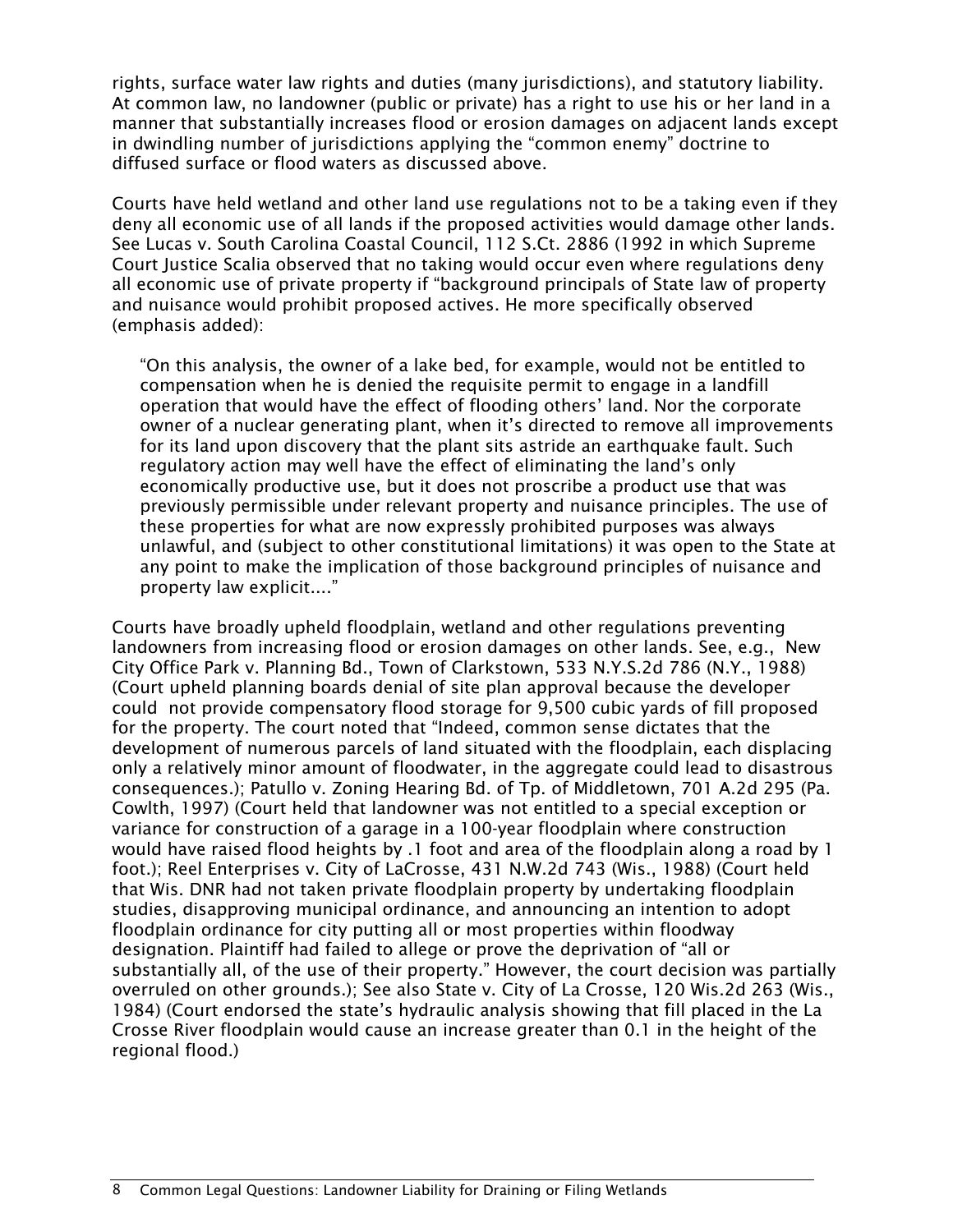#### SUGGESTED READINGS

- Annot., "Liability or Indemnity Insurance Carried by Government Unit as Affecting Immunity From Tort Liability", 68 A.L.R.2d l437 (1959)
- Annot., "Validity and Construction of Statute Authorizing or Requiring Governmental Unit to Idemnify Public Officer or Employee for Liability Arising Out of Performance of Public Duties", 7l A.L.R.3d 90 (1976)
- Annot., "Validity and Construction of Statute Authorizing or Requiring Governmental Unit to Procure Liability Insurance Covering Public Officers or Employees for Liability Arising Out of Performance of Public Duties", 7l A.L.R.3d 6 (1976)
- Annot., "Liability of Government for Issuance of Permit Which Caused or Accelerated Flooding." 62 A.L.R.3d 514 (1975)
- Annot., "Liability of Municipal Corp. for Negligent Performance of Building Inspector's Duties." 41 A.L.R.3d 567 (1972)
- Annot., "Liability of Municipality or Other Governmental Subdivision in Connection with Flood Protection Measures." 5 A.L.R.2d 57 (1949)
- Annot., "Municipality's Liability Arising from Negligence or Other Wrongful Act in Carrying Out Construction or Repair of Sewers and Drains." 61 A.L.R.2d 874 (1964)
- Annot., "Municipality's Liability for Damage Resulting from Obstruction or Clogging of Drains or Sewers." 59 A.L.R.2d 281 (1958)
- Annot., "Architect's Liability for Personal Injury or Death Allegedly Caused by Improper or Defective Plans or Design," 59 A.L.R.2d 1081 (1958)
- Annot., "Liability of Municipal Corporation for Damage to Property Resulting from Inadequacy of Drains and Sewers Due to Defects in Plan." 173 A.L.R. 1031 (1948)
- Binder, D.B., Legal Liability for Dam Failures, Association of State Dam Safety Officials, Lexington, Kentucky (1989)
- Binder, D.B., "Dam Safety: The Critical Imperative," 14 Land and Water Law Review 34l (1979)
- Bosselman, F., D. Callies, and J. Banta, The Taking Issue. U.S. Government Printing Office, Washington, D.C. (1973)
- Comment, "Navigable Servitude and the Right to Just Compensation", 1980 Det. Coll. L. Rev. 915

Falik & Shimko, "The "Takings" Nexus--The Supreme Court Chooses a New Direction in Land-Use Planning: A View from California", 39 Hasting L.J. 359 (1988)

Huffman, J. L., Government Liability and Disaster Mitigation: A Comparative Study, Lewis and Clark Law School, Portland, Oreg., (1985)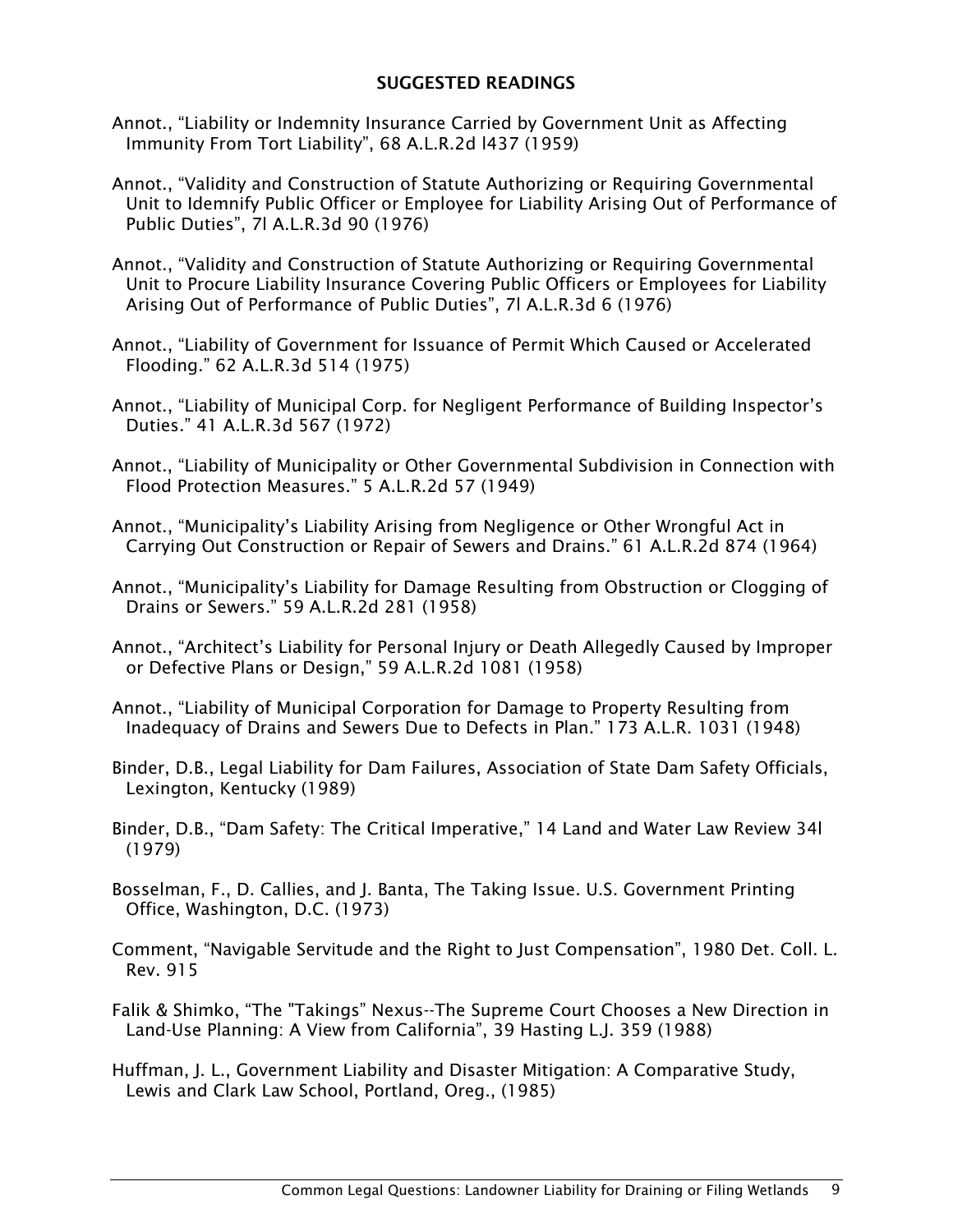Keeton, W., D. Dobbs, R. Keeton, D. Own, Processor and Keeton on the Law of Torts, 5th Ed., (1984)

Kusler, J., A Perspective on Flood Plain Regulations for Flood Plain Management. U.S. Army Corps of Engineers (EP 1165-2-304), Washington, D.C. (1976)

Kusler, J., "Liability as a Dilemma for Local Managers" 45 Pub. Admin. Rev. 118 (1985)

Kusler, J. "Open Space Zoning: Valid Regulation or Invalid Taking." 57 Minn. L. Rev. 1 (1972)

Kusler, J. and T. Lee, Regulations for Floodplains. American Society of Planning Officials, Chicago, Ill. (1972)

Olshansky, R., and J. Rogers, "Unstable Ground: Landslide Policy in the United States", l3 Ecology L. Rev. 939 (1987)

Rabin, R.L. "Dealing With Disasters: Some Thoughts on the Adequacy of the Legal System," 30 Standford Law Review 28l (1978)

Sax, J. "The Public Trust Doctrine in Natural Resource Law: Effective Judicial Intervention." 68 Mich. L. Rev. 471 (1970)

Stone and Rinber, "Government Liability for Negligent Inspections", 57 Tul.L.Rev. 328 (1962)

U.S. Water Resources Council, Vol. 1, 2, 3 Regulation of Flood Hazard Areas to Reduce Flood Losses. U.S. Government Printing Office, Washington, D.C. (1970, 1971, 1984)

Walker, N., E. Walker and T. Rohdenburg, Legal Pitfalls in Architecture, Engineering and Building Construction, 2nd ed., McGraw-Hill Book Co., New York (1979)

# SUGGESTED WEB SITES

http://cnie.org/NLE/CRSreports/Wetlands/wet-6.cfm Meltz, R. 2000. *Wetlands Regulation and the Law of Property Rights "Takings."* Library of Congress, Congressional Research Service. Washington, D.C.

www.aswm.org Association of State Wetland Managers, Inc. See publication list.

http://www2.eli.org/index.cfm Environmental Law Institute on-line

http://www.aswm.org/propub/courts.pdf

Kusler, J. 2004. Wetland Assessment in the Courts. Association of State Wetland Managers, Inc. Berne, N.Y. Quite detailed examination of case law.

http://www.trcp.org/pressroom/iwla\_wetlands\_swancc\_analysis.pdf Range, James D. 2003. Jurisdiction Under the Clean Water Act: Implications of the SWANCC Decision. Izaak Walton League, Gaithersburg, Maryland.